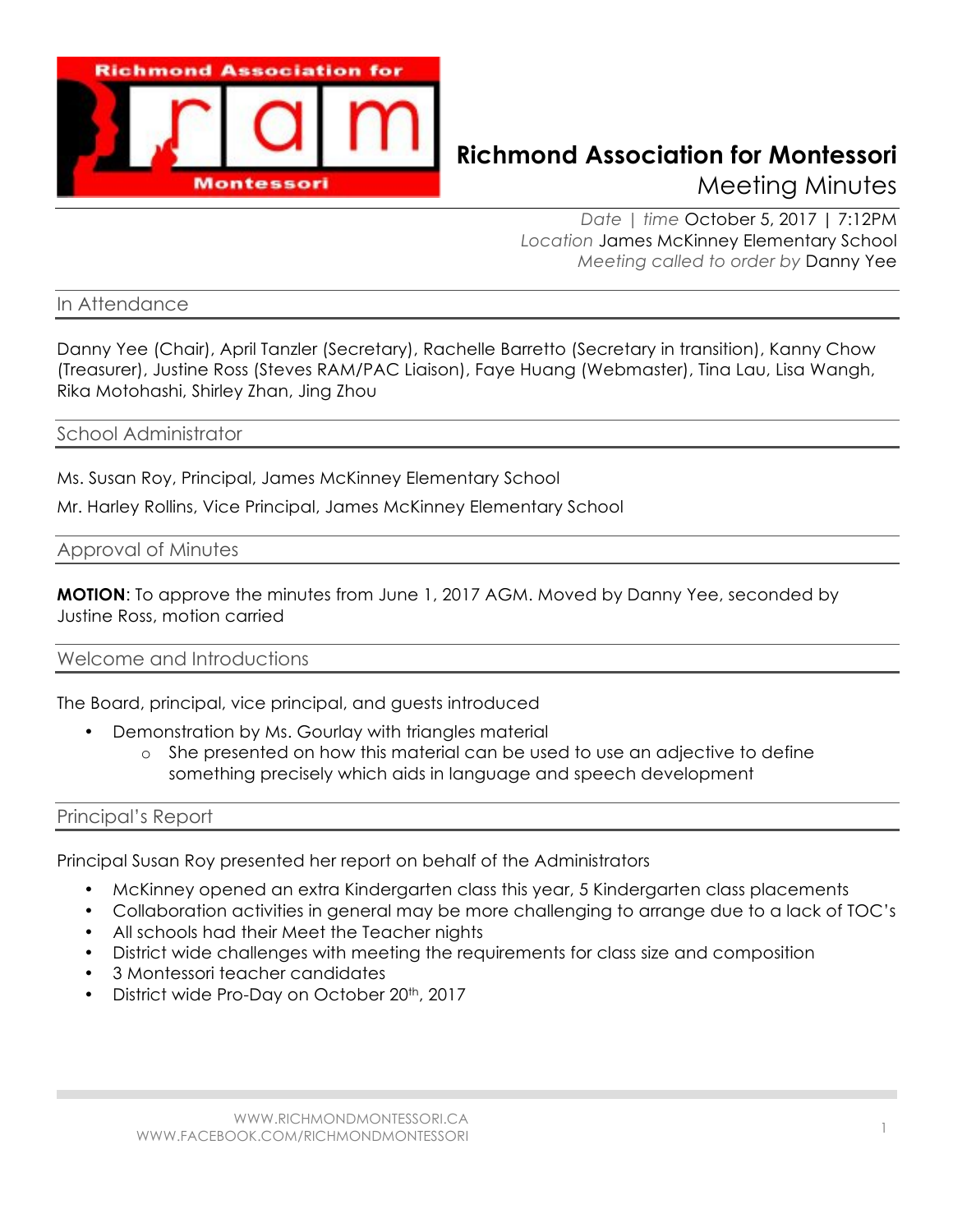### RAM Reports

## Treasurer Report

- Refer to financial handout provided at meeting
- CRA currently reviewing society revenues to extend status as charitable organization
- **MOTION**: To move remainder of 2016-2017 bursaries to a Miscellaneous fund with intention to use for parental education: \$3000 (as a one-time only for this year, 2017-2018 school year and to be assessed again for the following years). Moved by Danny Yee, seconded by Kanny Chow, motion carried
	- o Suggestions from the participants in the meeting included getting speakers to discuss how to support Montessori students with their learning at home and to look at hosting another Montessori math information night (this was at McKinney a few years ago)
	- o To ask Montessori teachers for suggestions for speakers to attend parent info night
- **The group discussed** starting a hardship contingency to support families needing assistance with paying membership
	- o Tabled until next meeting
- Suggestion to add a Montessori Project fund specific for students to go on a Montessori curriculum-specific field trip or to invite a speaker to Montessori classrooms
- Will wait until December to approve budget as needs to be refined by treasurer for next meeting due to new business

#### Secretary Report

- April Tanzler filed the online annual report with BC Societies on June 27, 2017. April has given the RAM binder from Tammy Ross to Danny Yee, RAM Chair.
- RAM binder from Tammy Ross has been given to Danny Yee

## Fundraising Committee

• Tina, Rika and Natasha volunteered to be the Fundraising Committee

#### RAM/PAC Liaisons

- RAM/ PAC liaisons not much to update at present
- Kanny reported that the Garden City Grade 5 and 6 students are going to camp and family photo night coming up
- A call for nominations will be made at the next RAM meeting to fill the RAM/PAC liaison position for McKinney

#### Additional Business

• Danny to seek legal advice regarding change in BC Societies Act, however, change may not apply to our society as we collect membership donations

Membership

- **MOTION**: To decrease membership from \$75 to \$50, as well as decrease the minimum donation requirement for tax receipt purposes (subject to review with CRA, BC Societies, and previous RAM Chair). Moved by Danny Yee, seconded by Justine Ross, motion carried
- Suggestion to further explain meaning of membership during next membership rally
- April Tanzler suggested that the RAM Executive needs to look at revising the mandate of RAM given the new changes over the last few years